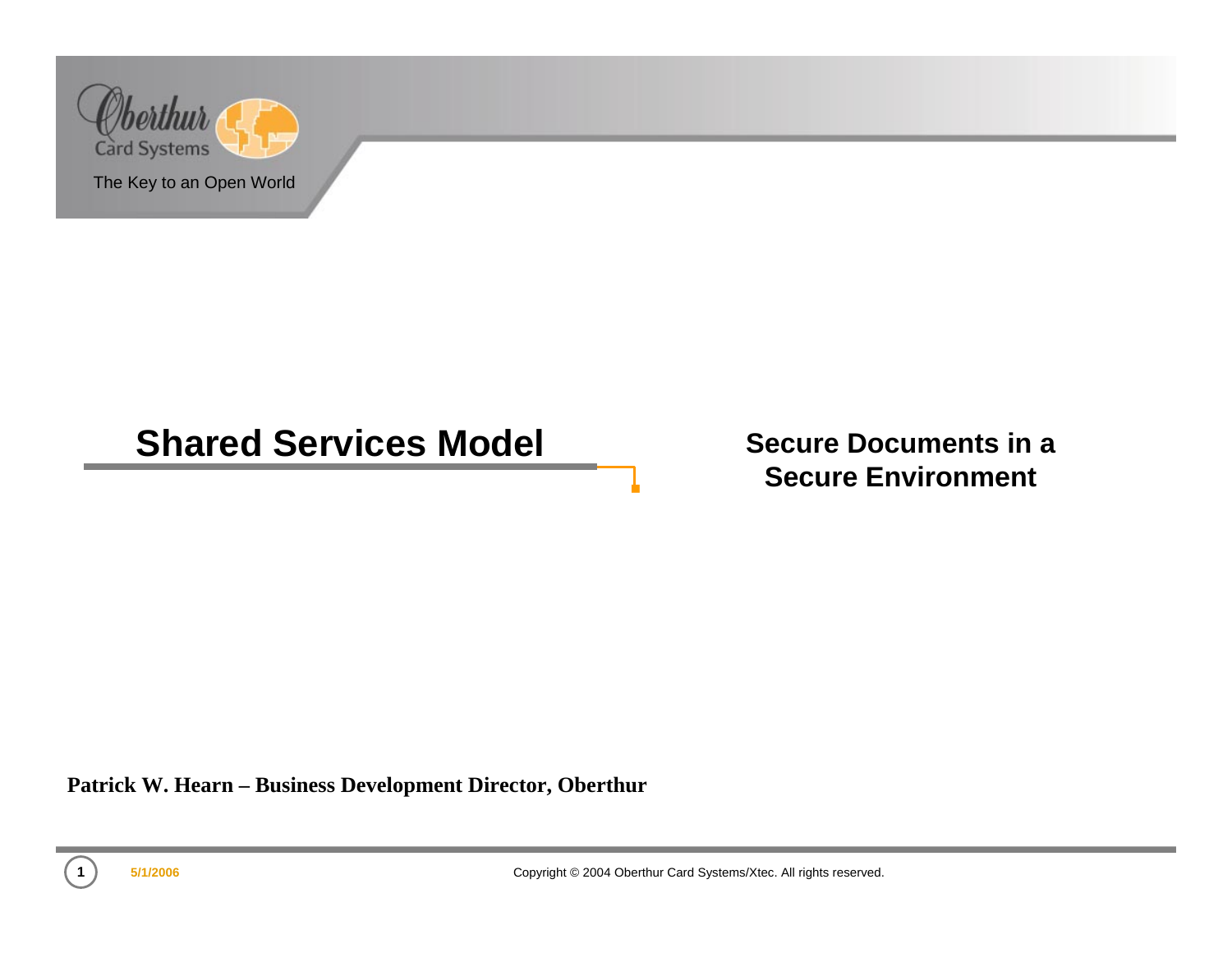

## **The Case of the Credit Card Issuance**

**2**

**5/1/2006 Copyright © 2004 Oberthur Card Systems/Xtec. All rights reserved.**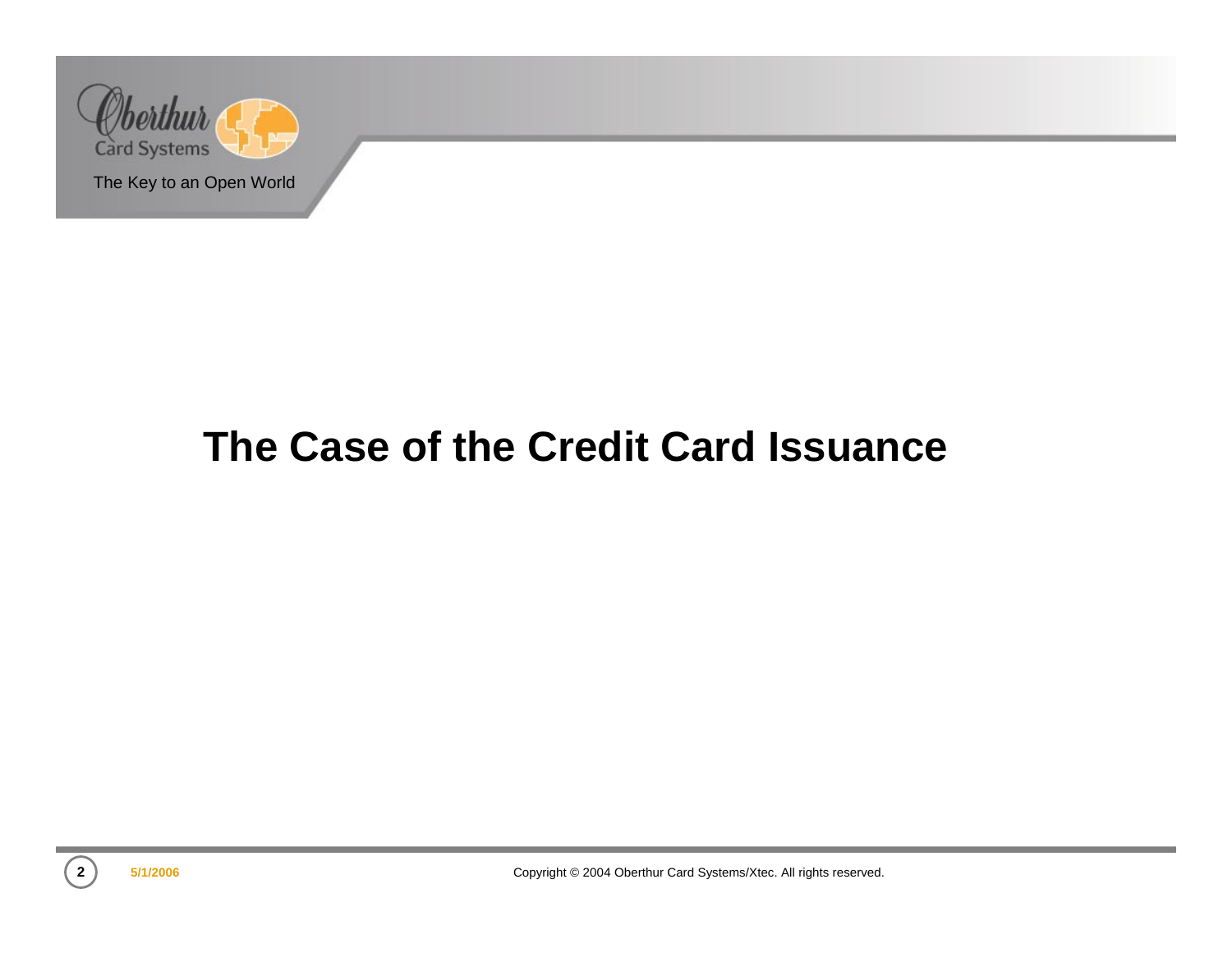

**5/1/2006** Copyright © 2004 Oberthur Card Systems/Xtec. All rights reserved.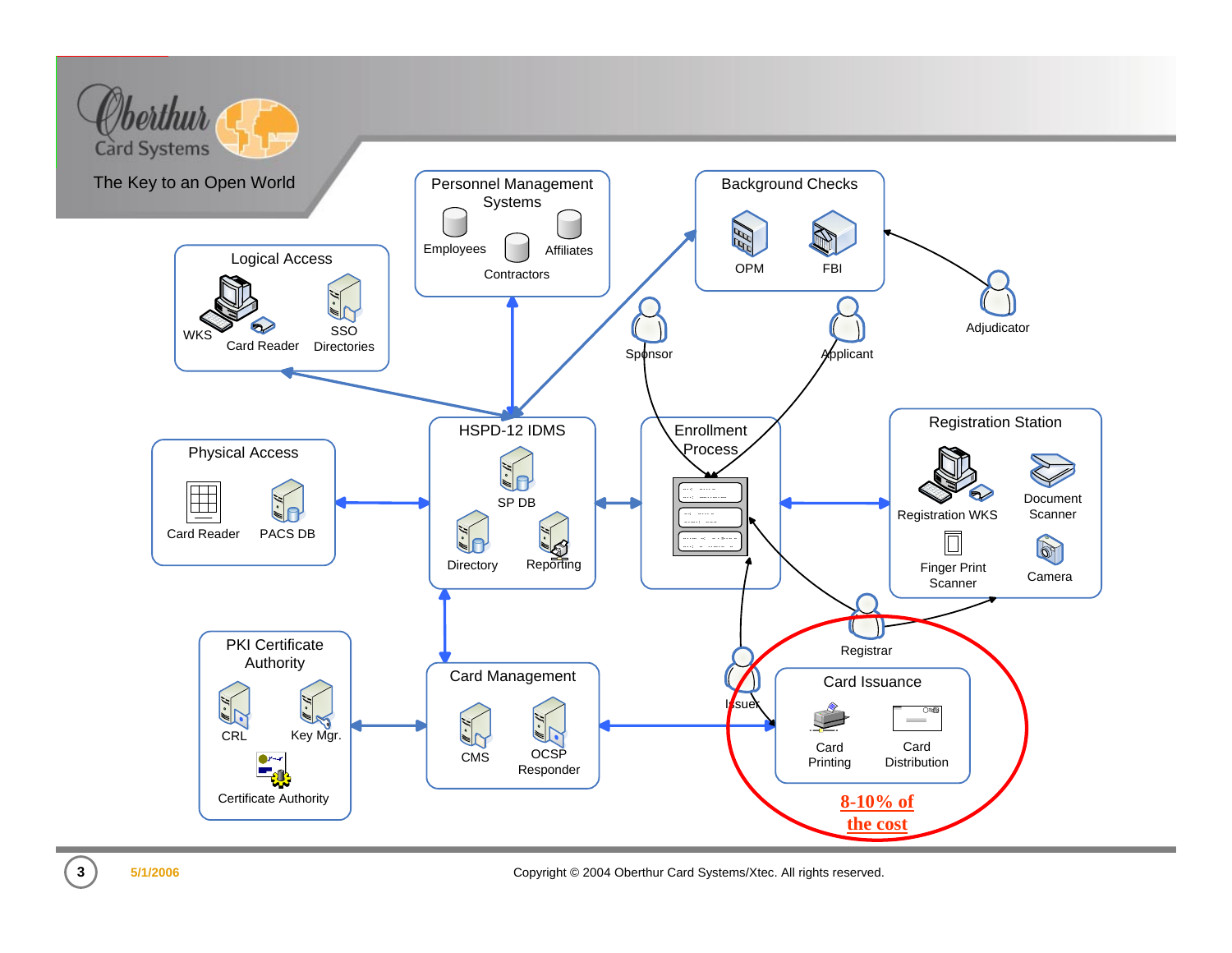

# **The Complete Process – Manufacturing to Personalization and Fulfillment**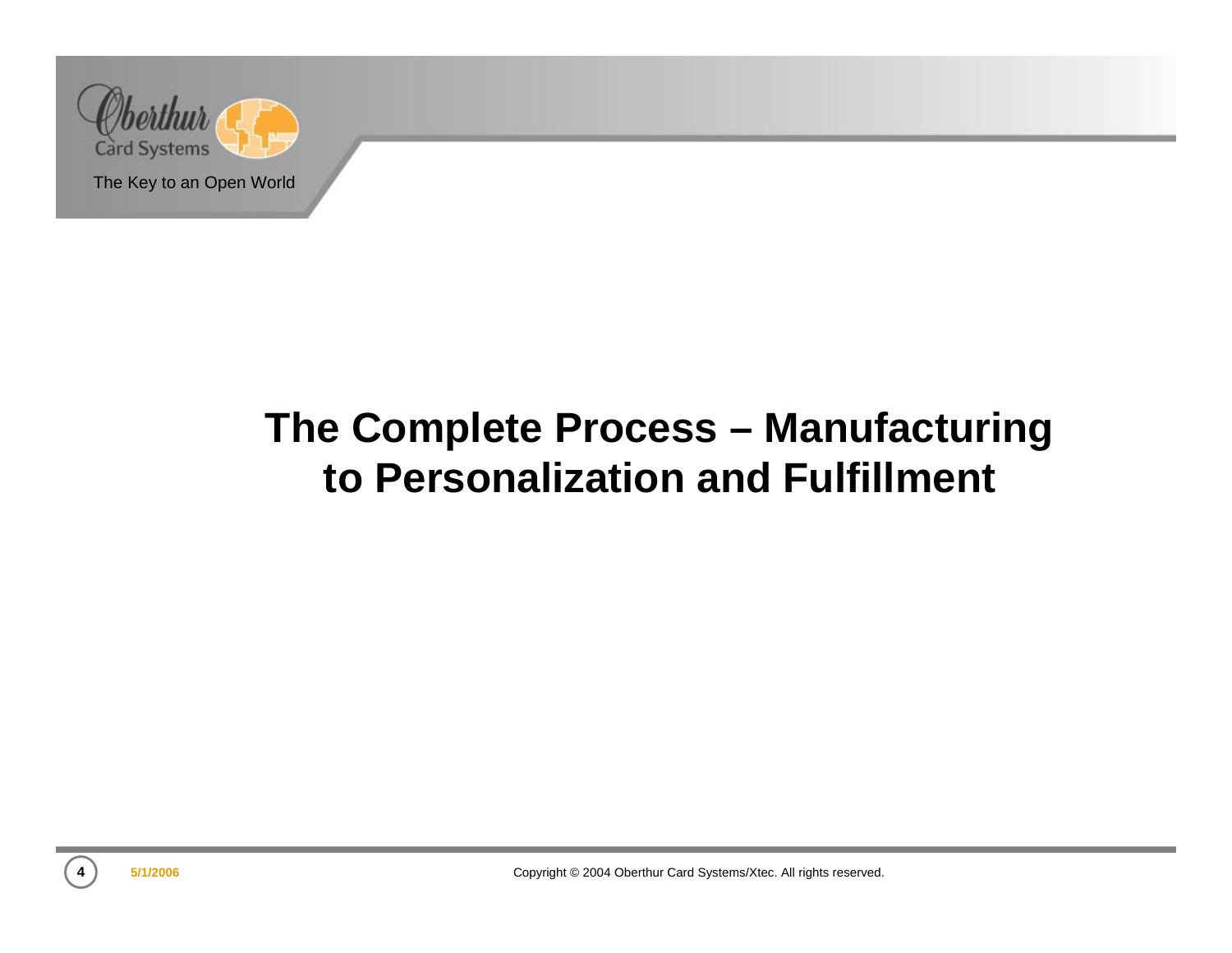| Production - Affixing Inflexible Chip onto a<br>(From sheets to card bodies)<br>Flexible Card:<br>Best materials used for durability that are free from dust<br>Oberthur's Patented Chip Potting Process<br>and contamination<br>Makes our Cards Better than any other<br>Company's. Our cards can be flexed 10,000<br>If plastic is dirty, anything printed on it will peal/chip, and<br>times without breaking - and ISO requires only<br>it would cost extra money to replace the badges<br>2000. This translates into more secure and<br>durable product.<br><b>Quality Assurance</b><br>Module Assembly<br>Chip Embedding<br>Ensure cards meet or exceed ISO standards<br>(Affixing Chip to Contact Plate)<br>Our chips are securely embedded into the card<br>Contact Plates design optimized for our patented<br>Quickly spot scrap rate issues and keep cost under<br>body they will not pop out when the card is<br>embedding process called "Potting"<br>control.<br>bended. This prevents fraudulent use of chip in a |  |
|----------------------------------------------------------------------------------------------------------------------------------------------------------------------------------------------------------------------------------------------------------------------------------------------------------------------------------------------------------------------------------------------------------------------------------------------------------------------------------------------------------------------------------------------------------------------------------------------------------------------------------------------------------------------------------------------------------------------------------------------------------------------------------------------------------------------------------------------------------------------------------------------------------------------------------------------------------------------------------------------------------------------------------|--|
| counterfeit cards.<br>Source material Quality Control process<br>Less of the expensive plastics scrapped during the<br>Our process insures a good connection between<br>production process translate into Oberthur's lower cost<br>Because Oberthur assembles our own modules, we can<br>the contact plate, chip and antenna<br>per card - savings transferred to the government<br>assure the quality of the raw materials and end product                                                                                                                                                                                                                                                                                                                                                                                                                                                                                                                                                                                      |  |
|                                                                                                                                                                                                                                                                                                                                                                                                                                                                                                                                                                                                                                                                                                                                                                                                                                                                                                                                                                                                                                  |  |
| Pre-personalization<br><b>Card Fulfillment</b><br>Personalization (Centralized)<br>(Chip Initialization)                                                                                                                                                                                                                                                                                                                                                                                                                                                                                                                                                                                                                                                                                                                                                                                                                                                                                                                         |  |
| We can affix the card to a customized letter "carrier"<br>Electronic Partial Personalization : Loading<br>that explains security issues to the end user and<br>Our Process allows flexibility to change applets or<br>Issuer ID number, Matching card Identification  ▶<br>instructs on how to activate the card. It will be<br>electrical profile to improve the product over time<br>number with Card Serial number printed on the<br>customized in accordance with DOI-NBC security<br>card, and temporary chip disabling for security<br>policy                                                                                                                                                                                                                                                                                                                                                                                                                                                                              |  |
| Graphical Personalization: Better quality (heavy<br>duty equipment) - the picture and image on the<br>card will not wear off or shed onto plastic holder<br>DOI-NBC pays only for good prints<br>Oberthur absorbs the cost for costly plastic with<br>chips, scrapped during personalization                                                                                                                                                                                                                                                                                                                                                                                                                                                                                                                                                                                                                                                                                                                                     |  |
|                                                                                                                                                                                                                                                                                                                                                                                                                                                                                                                                                                                                                                                                                                                                                                                                                                                                                                                                                                                                                                  |  |
| Secure Shipping<br>Card Activation                                                                                                                                                                                                                                                                                                                                                                                                                                                                                                                                                                                                                                                                                                                                                                                                                                                                                                                                                                                               |  |
| Takes place at customer premises (gives DOI true control on card<br>Bulk shipment to DOI/NBC<br>issuance)<br>Alternatively, we can ship to security officers of each DOI location or even<br>directly to the DOI employee - the card is not activated at that time and<br>Finish up chip personalization on board key generation: Certificate<br>needs to be brought to the security officer for activation<br>request and loading<br>Customer-chosen pin initialization                                                                                                                                                                                                                                                                                                                                                                                                                                                                                                                                                         |  |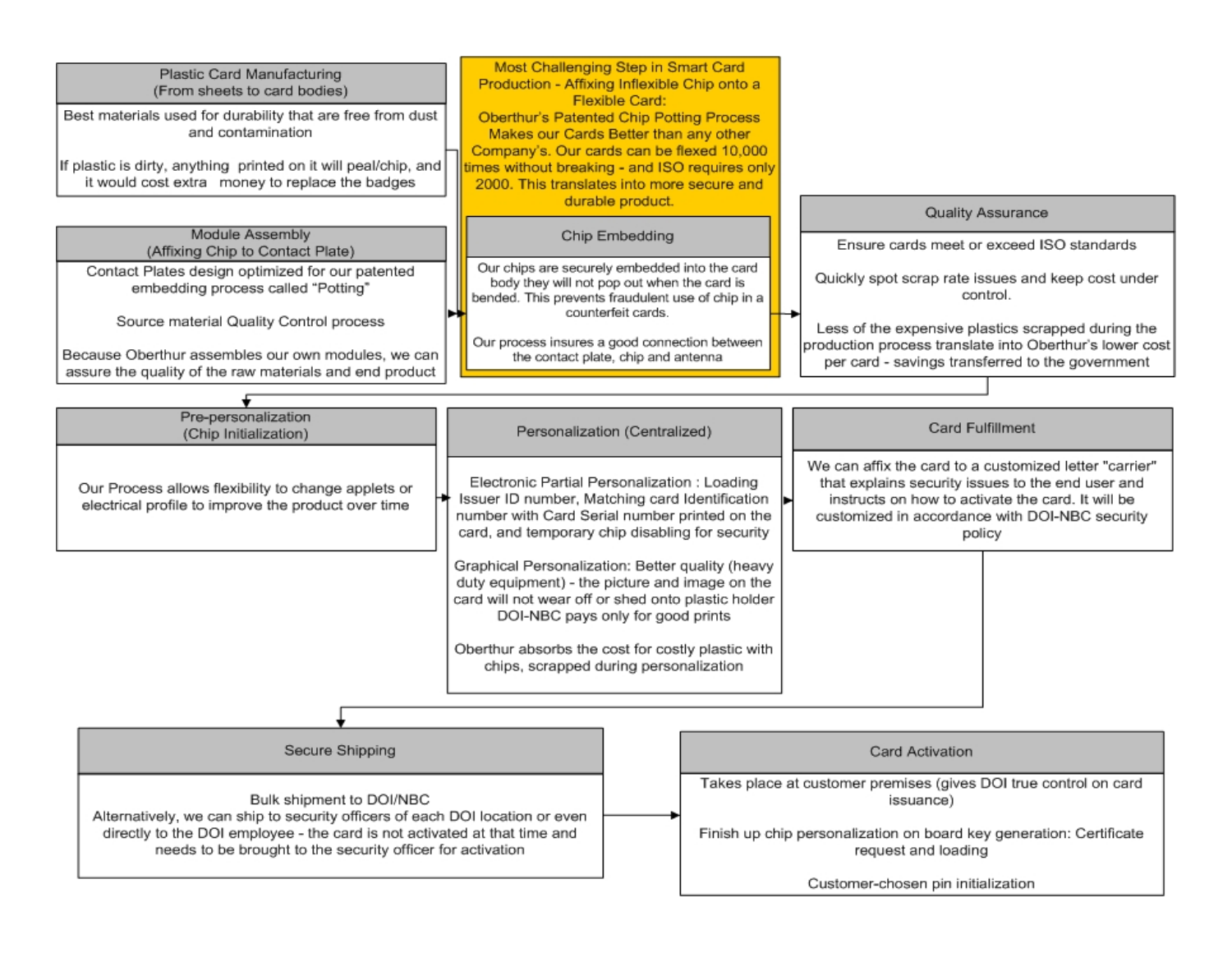

## **Final Steps for Issuance**

- **Key Ceremony with Agency for transport key**
- Cards are locked with transport key when shipped to Agency protecting Personal Identifiable Information
- Cards unlocked by the security officer
- Certificates loaded to the card
- Card then issued to holder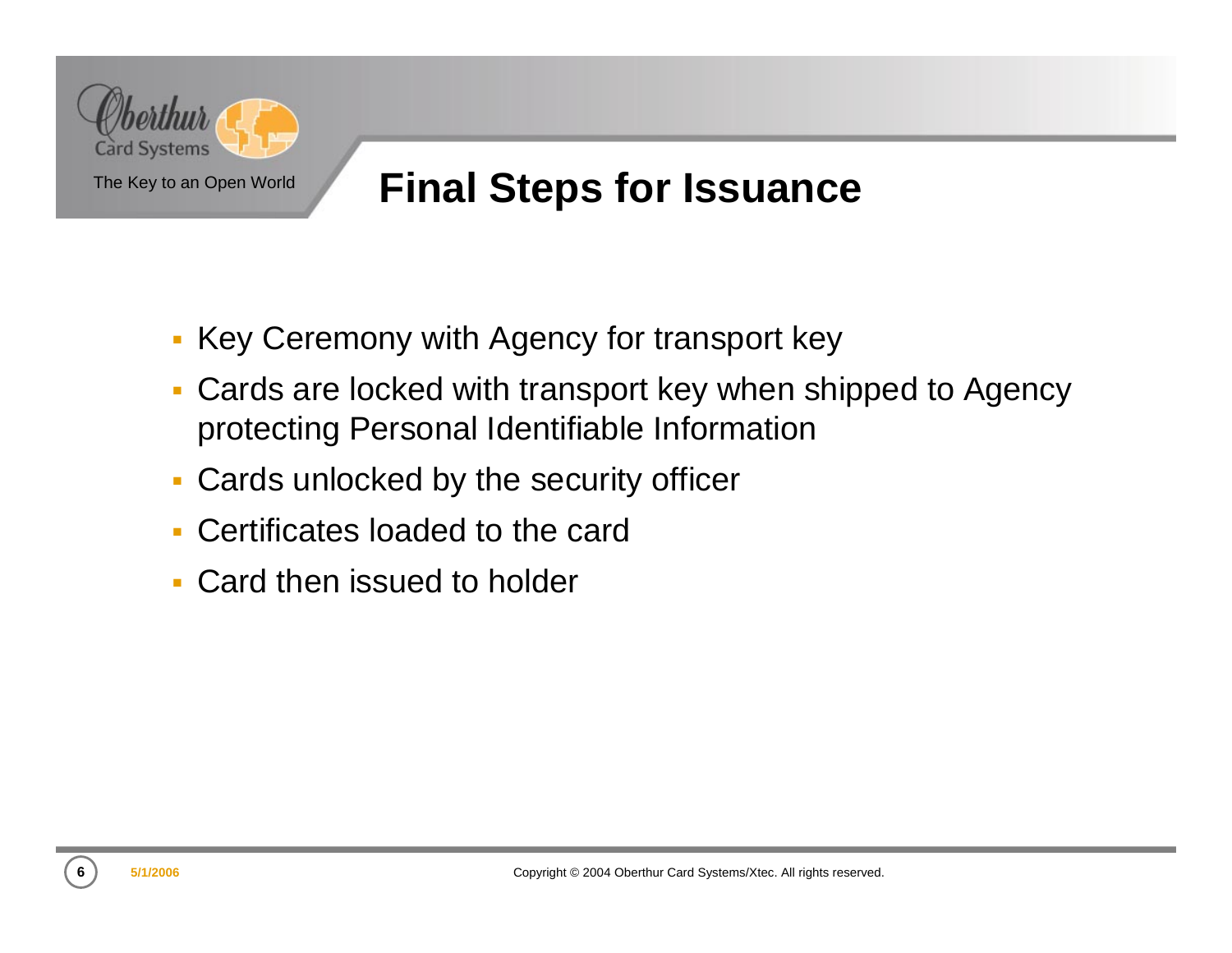

## **Explicit Costs – Distributed Model**

- m. Cards
- **Personnel Costs**
- **Floor Space**
- $\overline{\phantom{a}}$ Data Capture Stations
- ×. Printer
- **Printing**
- Server
- **Server Hosting per year**
- Maintenance
- **Issuance Setup**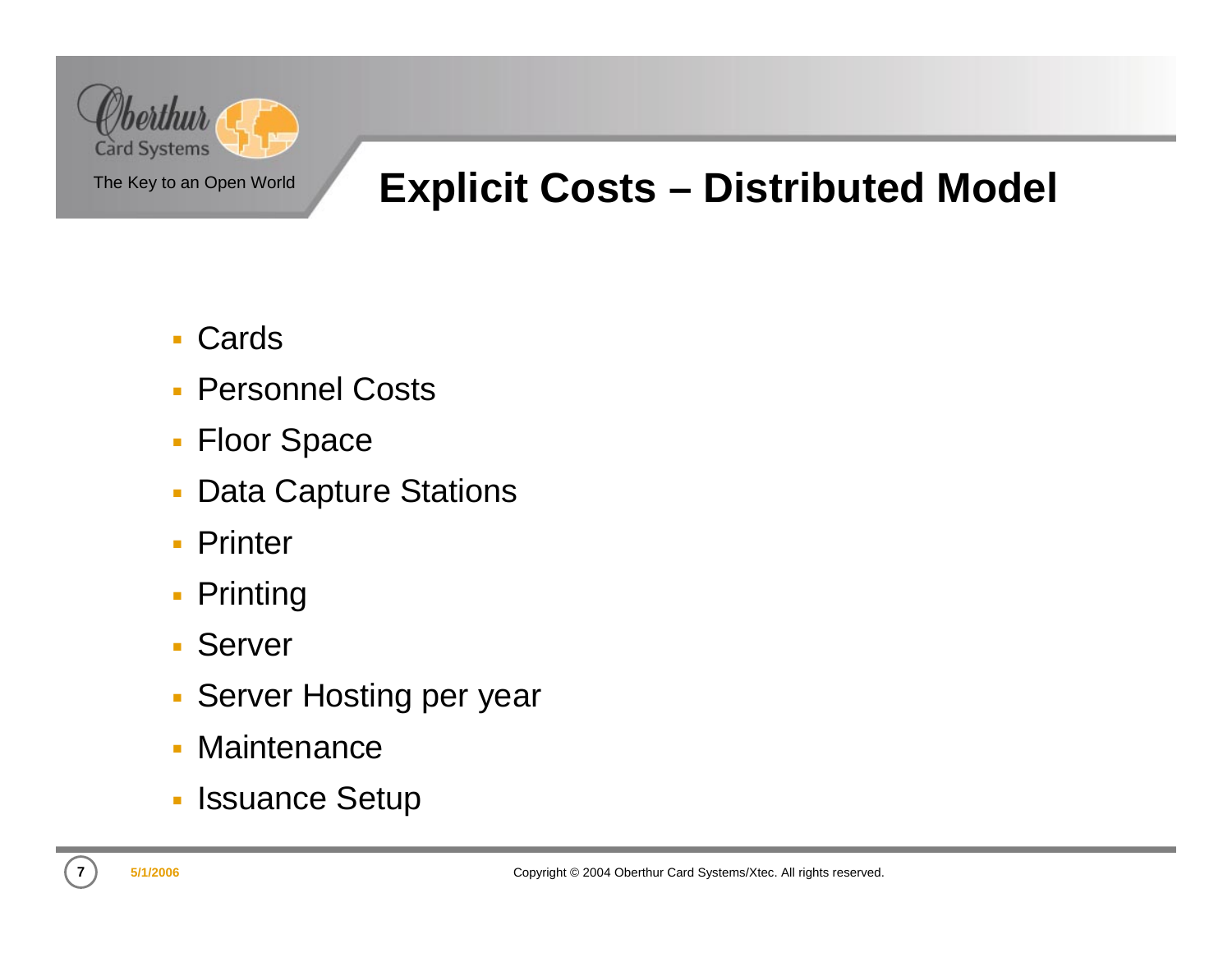

# **Centralized vs Decentralized Card Issuance Model**

**8**

**5/1/2006 Copyright © 2004 Oberthur Card Systems/Xtec. All rights reserved.**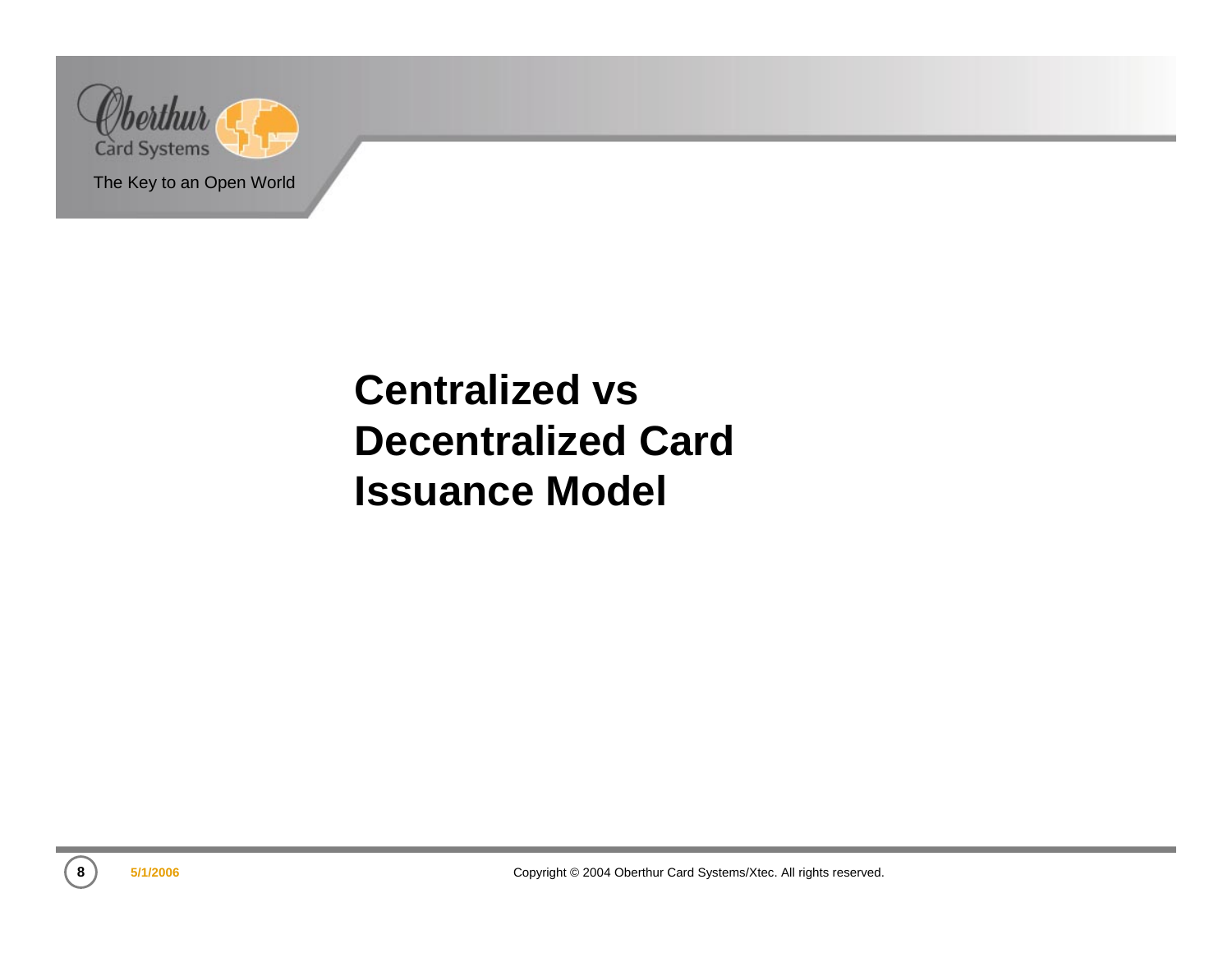

### **What it Takes to be a SSP for Card Production**

- **Employee Background Checks**
- **Security Certifications**
- $\blacksquare$ In-house Equipment and Engineering
- **Back-up Facilities**
- $\overline{\phantom{a}}$ Quality Certifications (ISO 9001)
- $\mathbf{r}$ Turnaround Time from Transmission to Receipt
- Job Size Flexibility
- 35 Additional Factors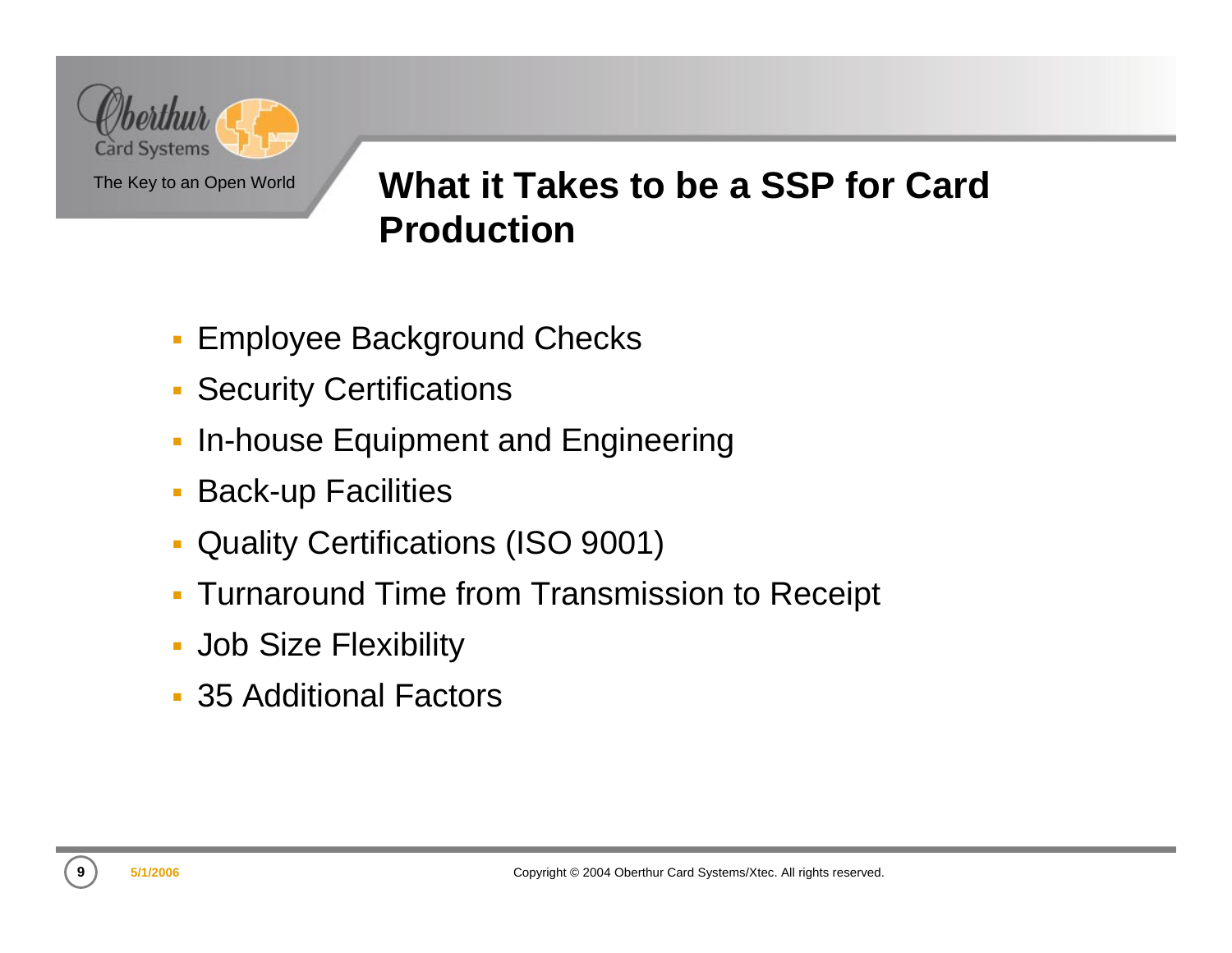#### **Financial Plan Centralized vs. Distributed Model for 220 000 Recipients**

|                          | Unit Cost Central Issuance Unit Cost Distributed Issuance |                     |           |  |  |
|--------------------------|-----------------------------------------------------------|---------------------|-----------|--|--|
| Cards                    |                                                           | $11.00 \text{ }$ \$ | 12.10     |  |  |
| Data Capture Stations    | \$                                                        | 10.500.00 \$        | 10,500.00 |  |  |
| Printer                  |                                                           |                     | 15,000.00 |  |  |
| Printing                 | \$                                                        | $1.00 \text{ }$ \$  | 2.00      |  |  |
| Server                   | \$                                                        | 15,000.00 \$        | 15,000.00 |  |  |
| Server Hosting per Annum | \$                                                        | 12,000.00 \$        | 12,000.00 |  |  |
| Central Issuance Set Up  | \$                                                        | 40,000.00           |           |  |  |
| Totals                   |                                                           |                     |           |  |  |

|                                                                        | <b>Central Issuance Model</b>       | Year 1            |                 | Year 2 |               |      | Year 3        | Year 4 |            |
|------------------------------------------------------------------------|-------------------------------------|-------------------|-----------------|--------|---------------|------|---------------|--------|------------|
| Variables: 17 Issuance Stations 220000 people 40000 turn-over/yr Cards |                                     | \$                | 2,420,000.00 \$ |        | 440,000.00    | \$   | 440,000.00    | \$     | 440,000.00 |
|                                                                        | Data Capture Stations               | \$                | 168,000.00      |        |               |      |               |        |            |
|                                                                        | Printer                             |                   |                 |        |               |      |               |        |            |
|                                                                        | Printing                            | \$                | 220,000.00 \$   |        | 40,000.00 \$  |      | 40,000.00 \$  |        | 40,000.00  |
|                                                                        | Server                              |                   | 15,000.00       |        |               |      |               |        |            |
|                                                                        | Server Hosting per yr               |                   | 12,000.00 \$    |        | 12,000.00 \$  |      | 12,000.00 \$  |        | 12,000.00  |
|                                                                        | Maintenance                         |                   | 30,000.00 \$    |        | 30,000.00 \$  |      | 30,000.00 \$  |        | 30,000.00  |
|                                                                        | Central Issuance Set Up             |                   | 40,000.00       |        |               |      |               |        |            |
|                                                                        | <b>Totals</b>                       |                   | 2,905,000.00 \$ |        | 522,000.00 \$ |      | 522,000.00 \$ |        | 522,000.00 |
|                                                                        | <b>Program Total</b>                |                   |                 |        |               |      |               |        |            |
|                                                                        | <b>Distributed Issuance Model</b>   |                   |                 |        |               |      |               |        |            |
|                                                                        | Cards                               | \$                | 2,662,000.00 \$ |        | 484,000.00 \$ |      | 484,000.00 \$ |        | 484,000.00 |
|                                                                        | Personnel Costs, Training 2-3 Staff |                   | 120,000.00 \$   |        | 120,000.00 \$ |      | 120,000.00    |        | 120,000.00 |
|                                                                        | Floor Space                         |                   | 16,320.00 \$    |        | 16,320.00 \$  |      | 16,320.00 \$  |        | 16,320.00  |
|                                                                        | Data Capture Stations               |                   | 168,000.00      |        |               |      |               |        |            |
|                                                                        | Printer                             |                   | 255,000.00      |        |               |      |               |        |            |
|                                                                        | Printing                            |                   | 448,800.00 \$   |        | 81,600.00 \$  |      | 81,600.00 \$  |        | 81,600.00  |
|                                                                        | Server                              |                   | 15,000.00       |        |               |      |               |        |            |
|                                                                        | Server Hosting per year             | \$                | 12,000.00 \$    |        | 12,000.00 \$  |      | 12,000.00 \$  |        | 12,000.00  |
|                                                                        | Maintenance                         | п<br>$\mathbb{S}$ | 739,424.00 \$   |        | 142,784.00    | - 56 | 142,784.00 \$ |        | 142,784.00 |
|                                                                        | Central Issuance Setup              |                   |                 |        |               |      |               |        |            |
|                                                                        | <b>Totals</b>                       | \$                | 4,436,544.00 \$ |        | 856,704.00    |      | 856,704.00 \$ |        | 856,704.00 |
|                                                                        | <b>Program Total</b>                |                   |                 |        |               |      |               |        |            |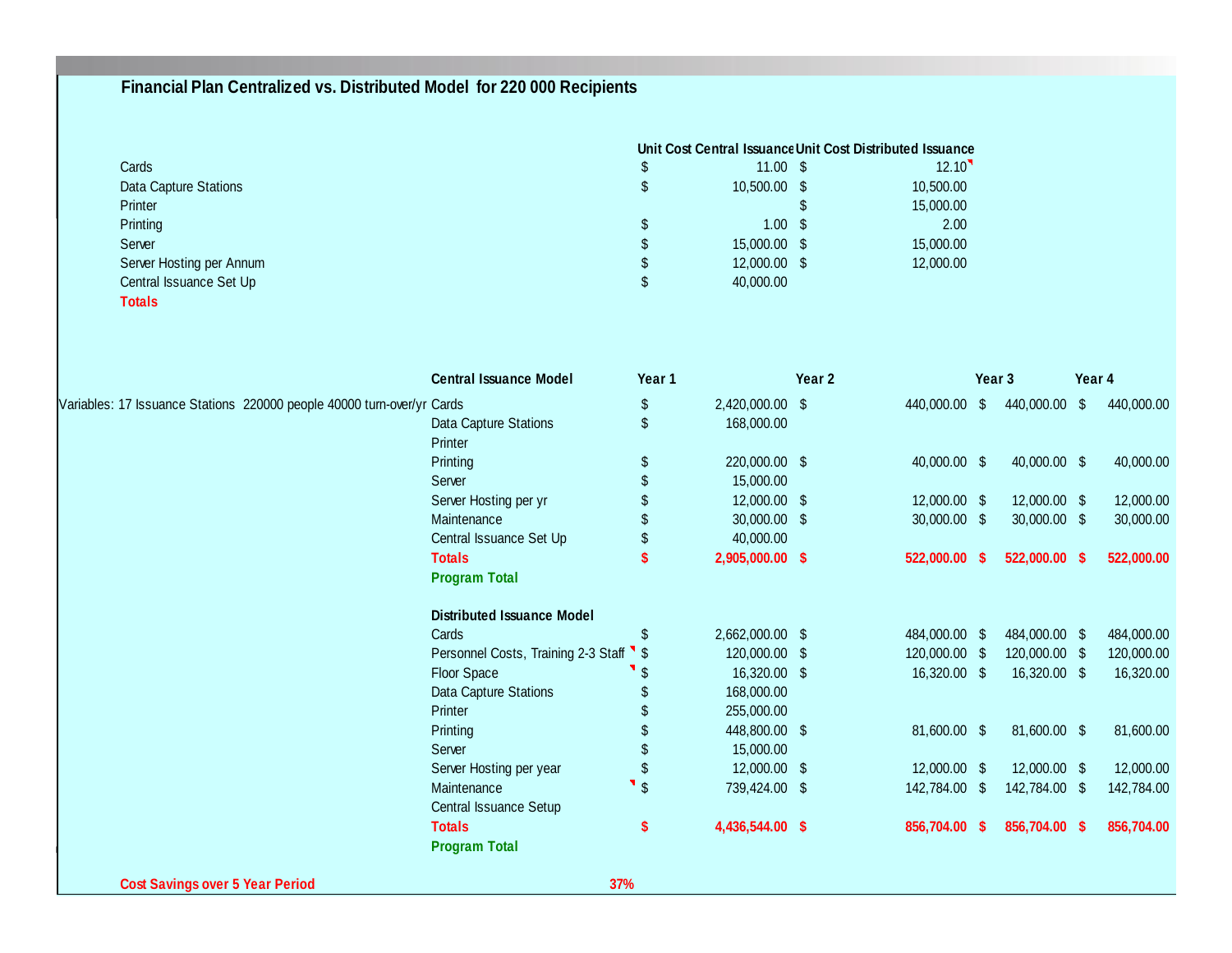

### **Printing Options in a Shared Services Model**



**5/1/2006** Copyright © 2004 Oberthur Card Systems/Xtec. All rights reserved.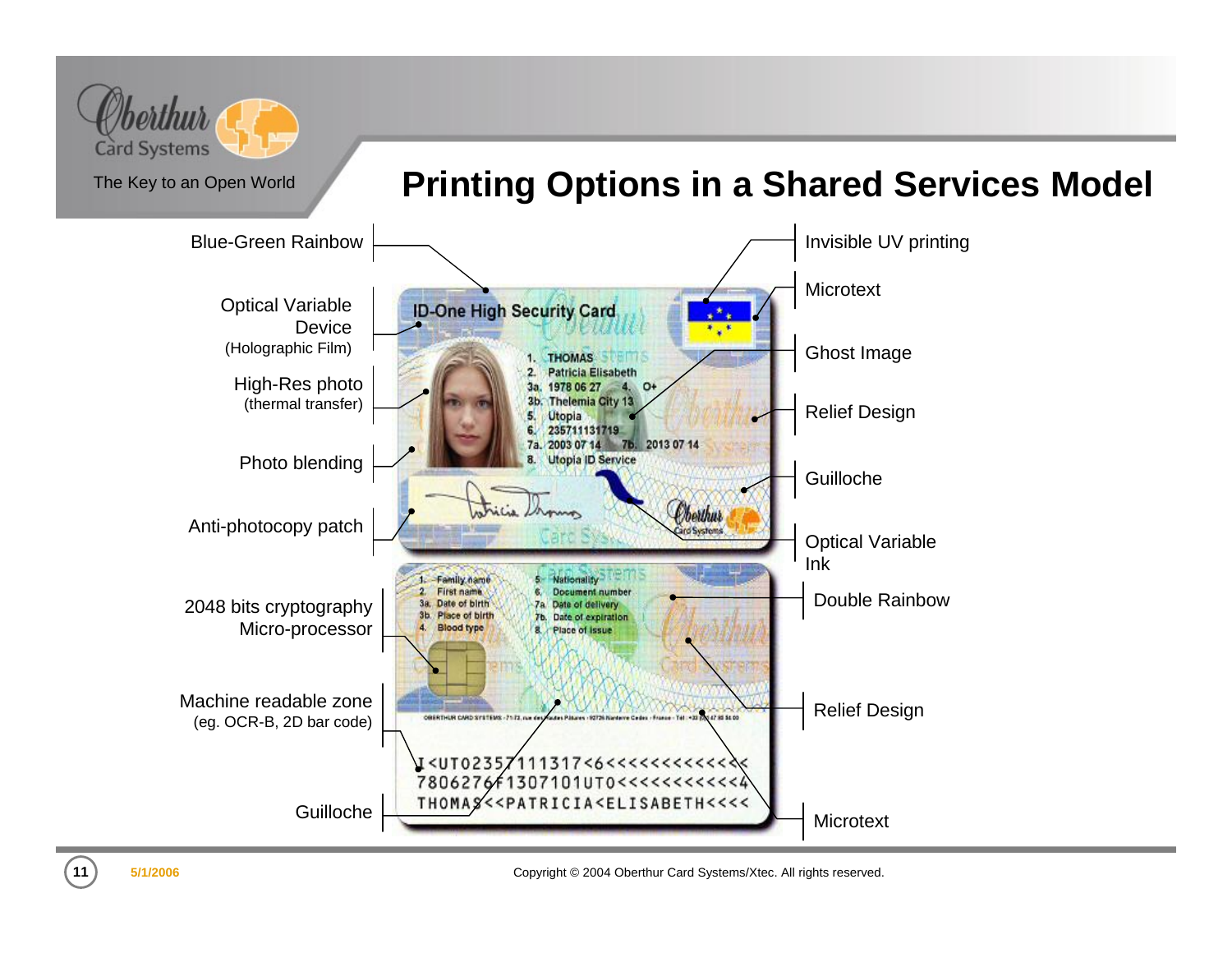

### Registered Traveler - Orlando

- m. **Situation** 
	- **Up to 30, 000 estimated enrolees for pilot program**
	- **Individual shipping addresses with complicated logistics**
	- **Ability to handle multiple issuance type in a fluid manner (Hyatt)**
	- **Requirements to print and attach letter and insert into envelope down to jobs of 1 customer**
	- **Unique personalization process with specialized plastic substrate**
	- **FIPS 140-2 platform to hold Personal Identifiable Information and Biometrics**

#### m. Solution

- **OCS Shared Service, IDOne Cosmo Card**
- **6 week implementation from Task Order to Delivery**
- **Complete Personalization and Direct Shipment to first customers before due date**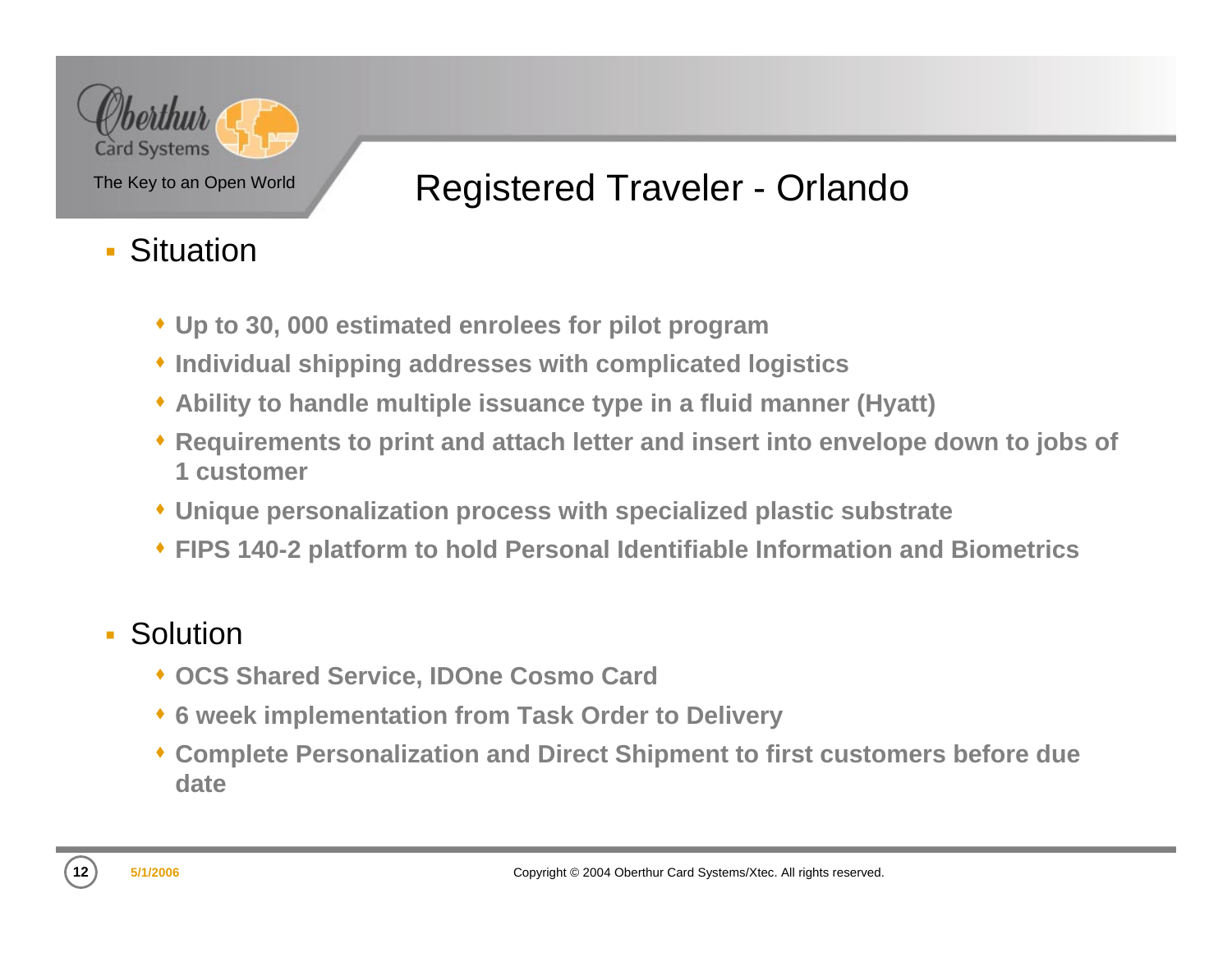

### GSA

#### m. **Situation**

- **Over 20K Associates and Contractors at GSA facilities while maintaining appropriate cost model associated with low amount of recipients**
- **Multiple locations (up to 8,000) with complicated logistics**
- **Need to handle multiple issuance type in a fluid manner**
- **Need to assist Tenant Agencies**
- **Need to ensure continuous alignment with FIPS-201**

#### $\blacksquare$ Solution

- **OCS Shared Services**
- **Converting over to Production of 64K Dual Interface Cards –FIPS-140 Level 3 Certification**
- **Complete Personalization and Direct Shipment to Location Sites**
- **Continuous reporting structure to ensure knowledge of card production status and shipping**

**U.S. General Services Administration** 

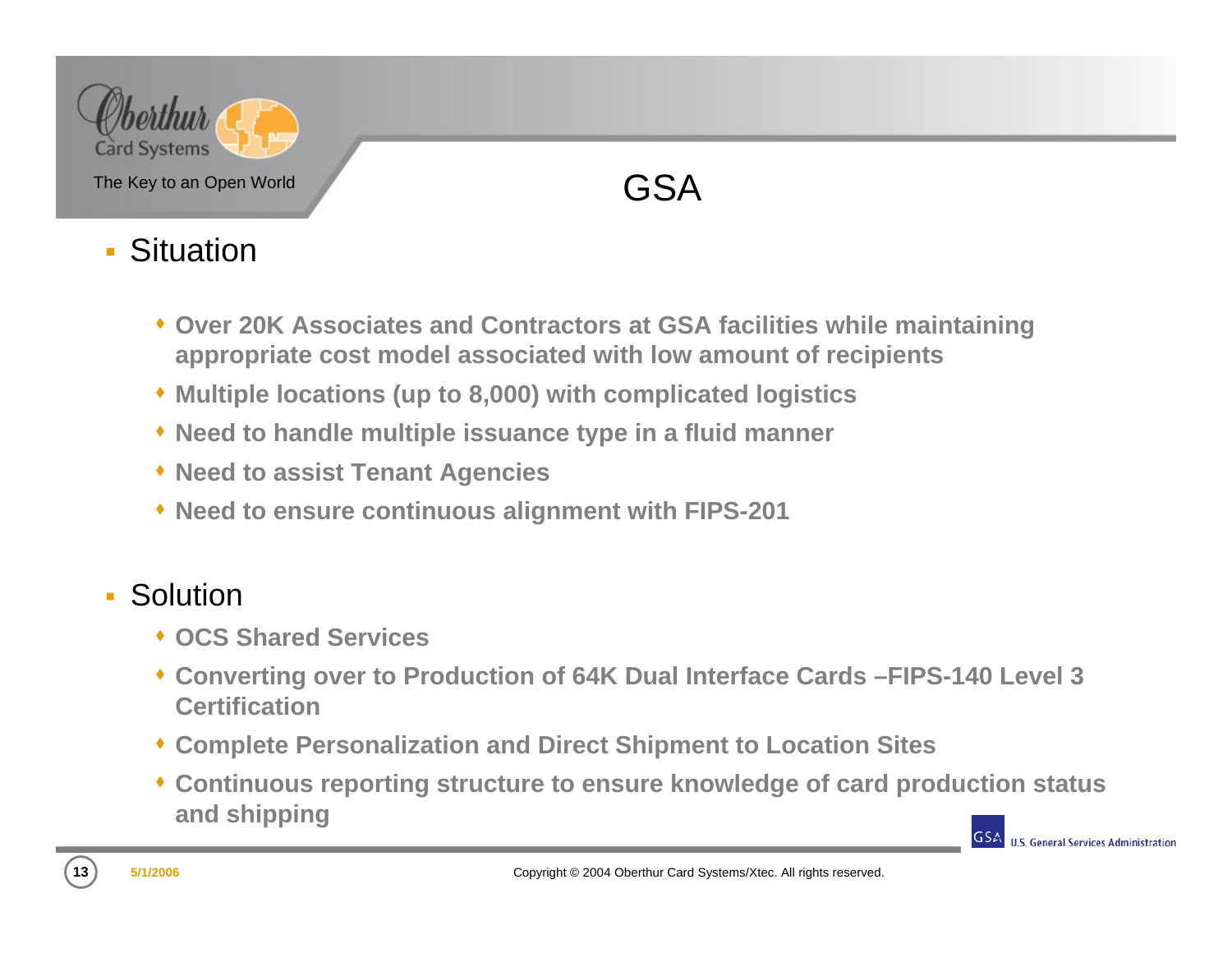



**5/1/2006** Copyright © 2004 Oberthur Card Systems/Xtec. All rights reserved.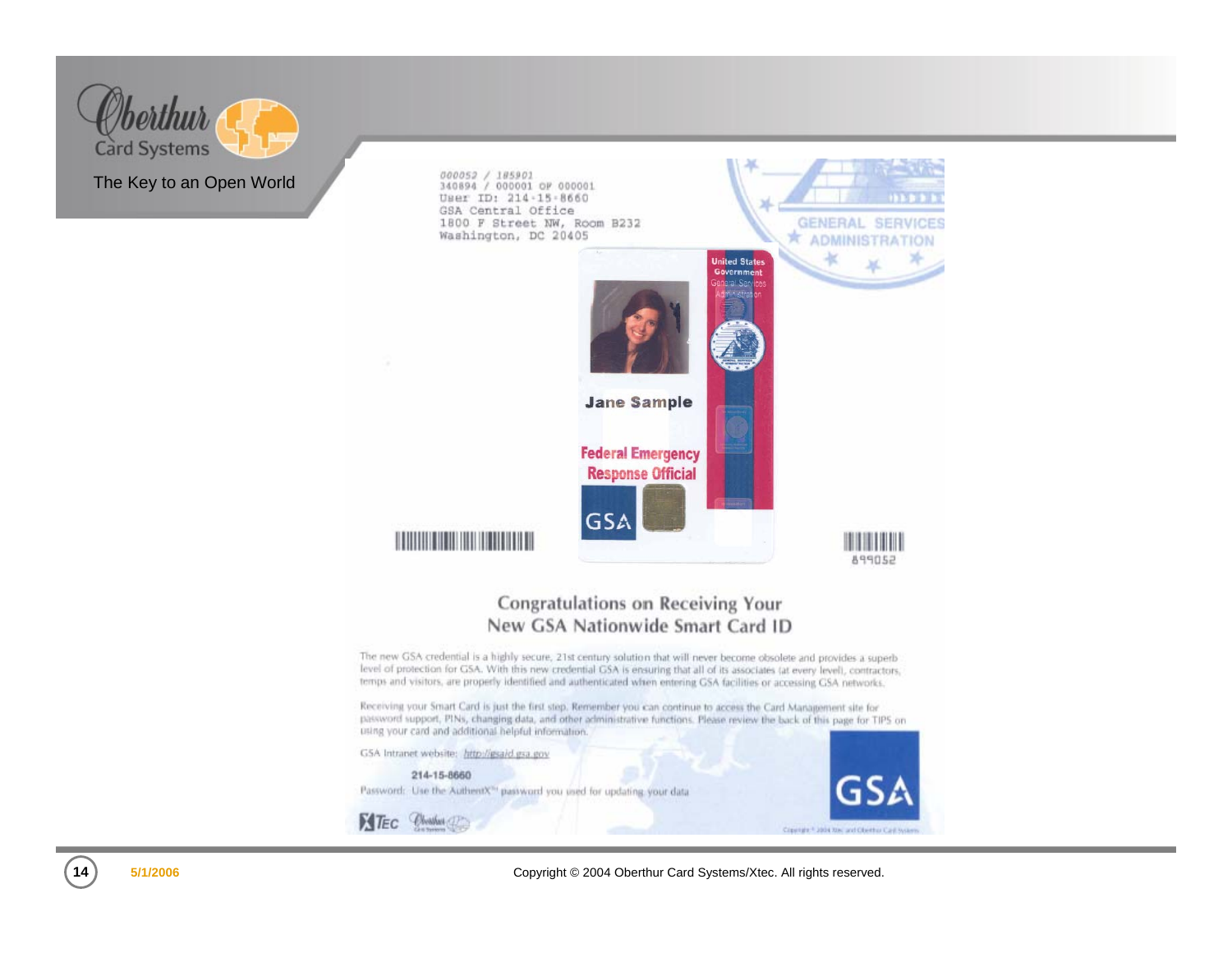

## **Pointers/Lesson's Learned**

- Multiple issuance types and typologies
- Stock projections
- $\overline{\phantom{a}}$  Preparing for new technology developments with existing requirements
- $\blacksquare$ Reporting structures
- $\blacksquare$ Responsibility of the process
- Set up is complex 3-6 months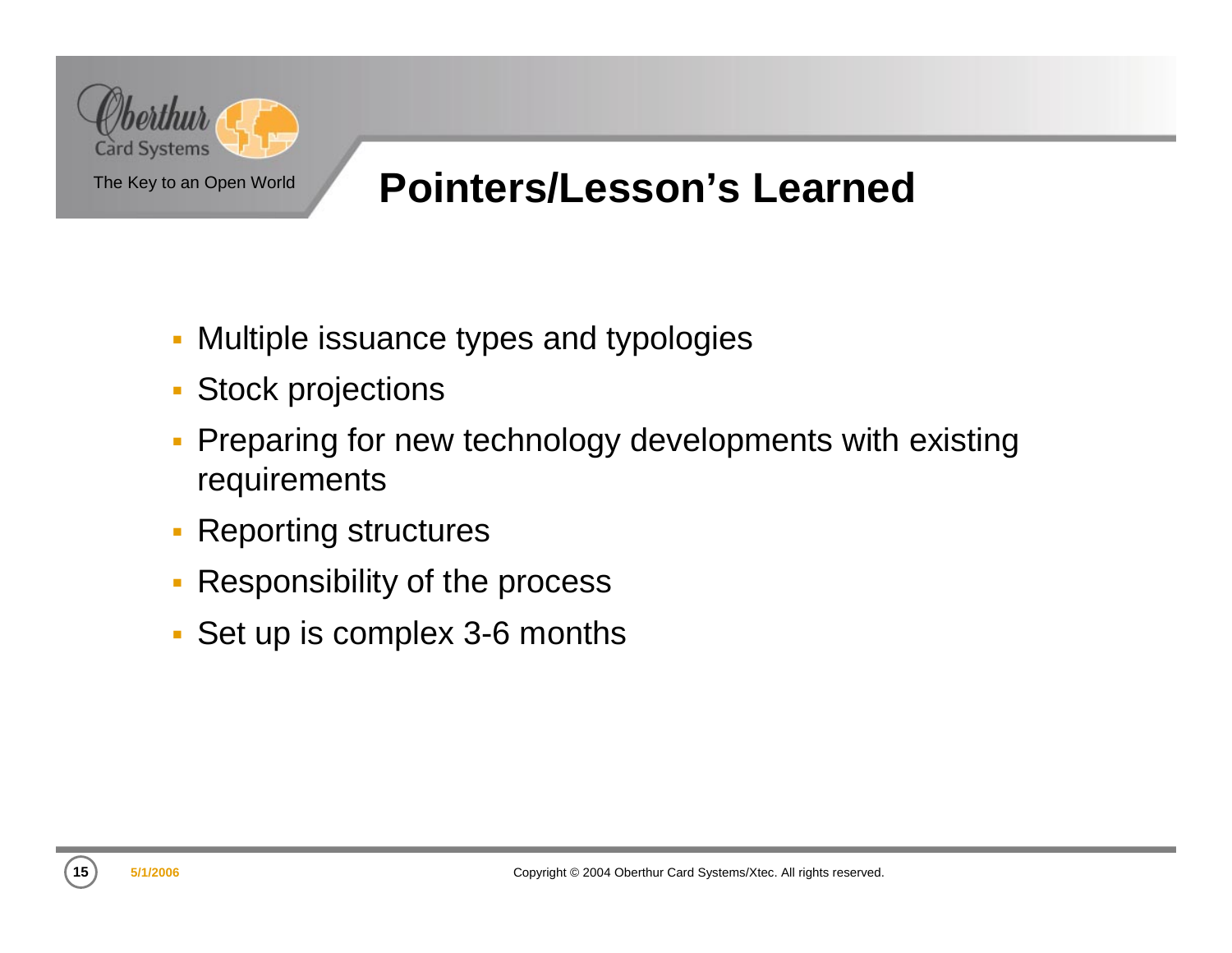

## **CONTACT INFORMATION**

#### **Patrick W. Hearn**

Director – Government & ID Markets

Tel: 703-322-8954

**p.hearn@oberthurcs.com**